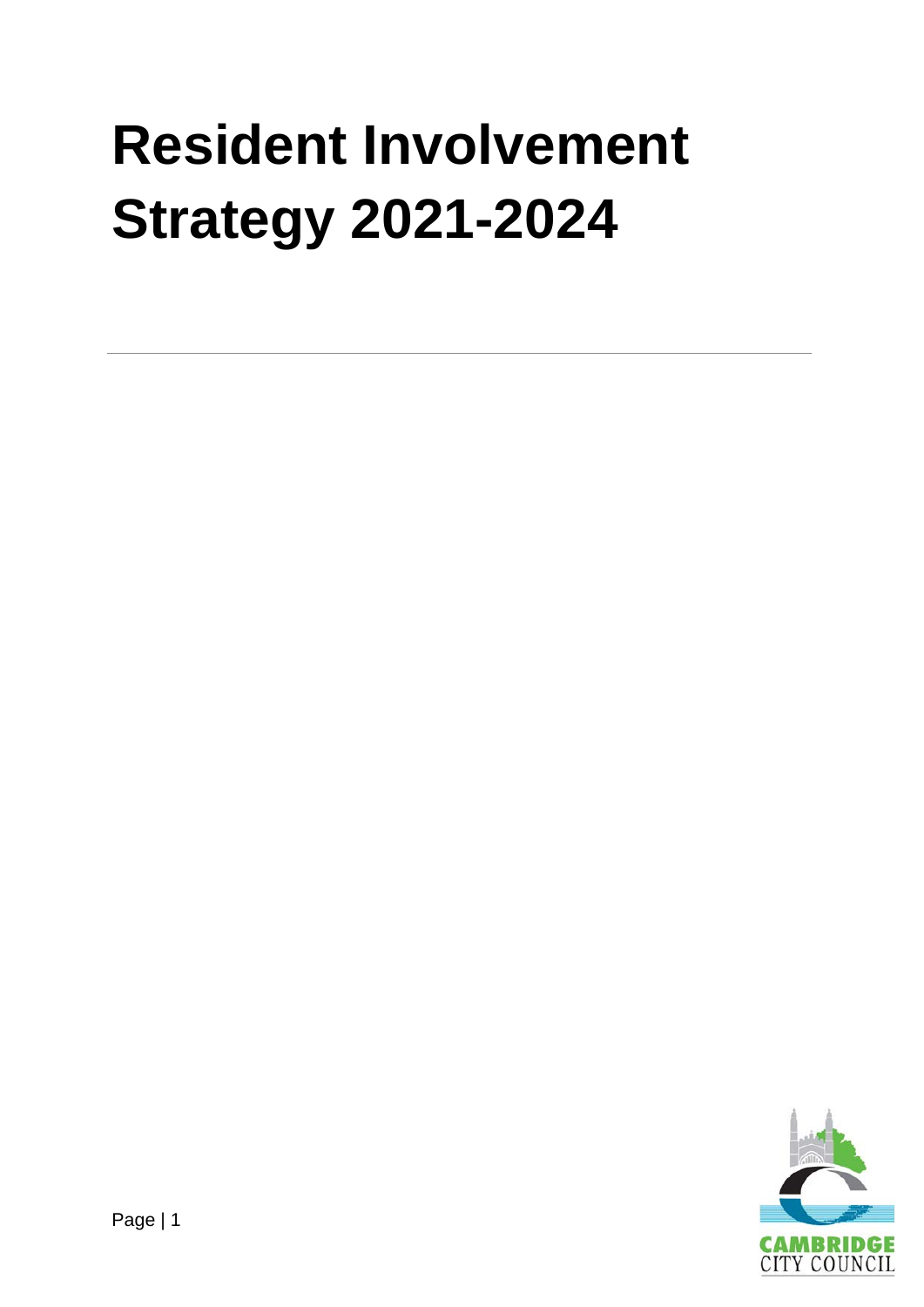#### **Resident Involvement Strategy 2021-2024**

| Page 3  | <b>Introduction</b>                                                                                          |
|---------|--------------------------------------------------------------------------------------------------------------|
| Page 4  | 1. Housing service priorities                                                                                |
|         | Linking tenant Resident Involvement directly to business plan<br>objectives                                  |
| Page 5  | 2. Resources                                                                                                 |
|         | Identifying support for effective Resident Involvement                                                       |
| Page 6  | 3. Communication and Insight                                                                                 |
|         | Providing information to residents in ways they choose,                                                      |
|         | Gathering and using customer insight effectively                                                             |
| Page 7  | 4. Influence and Scrutiny                                                                                    |
|         | Ensuring residents and communities can influence services                                                    |
|         | appropriately                                                                                                |
| Page 8  | 5. Neighbourhood Improvement                                                                                 |
|         | Promote and facilitate avenues for neighbourhood improvements                                                |
| Page 9  | 6. Value for money                                                                                           |
|         | Measuring the effects of Resident Involvement to add value for<br>stakeholders, communities, and individuals |
| Page 10 | <b>Reporting</b>                                                                                             |

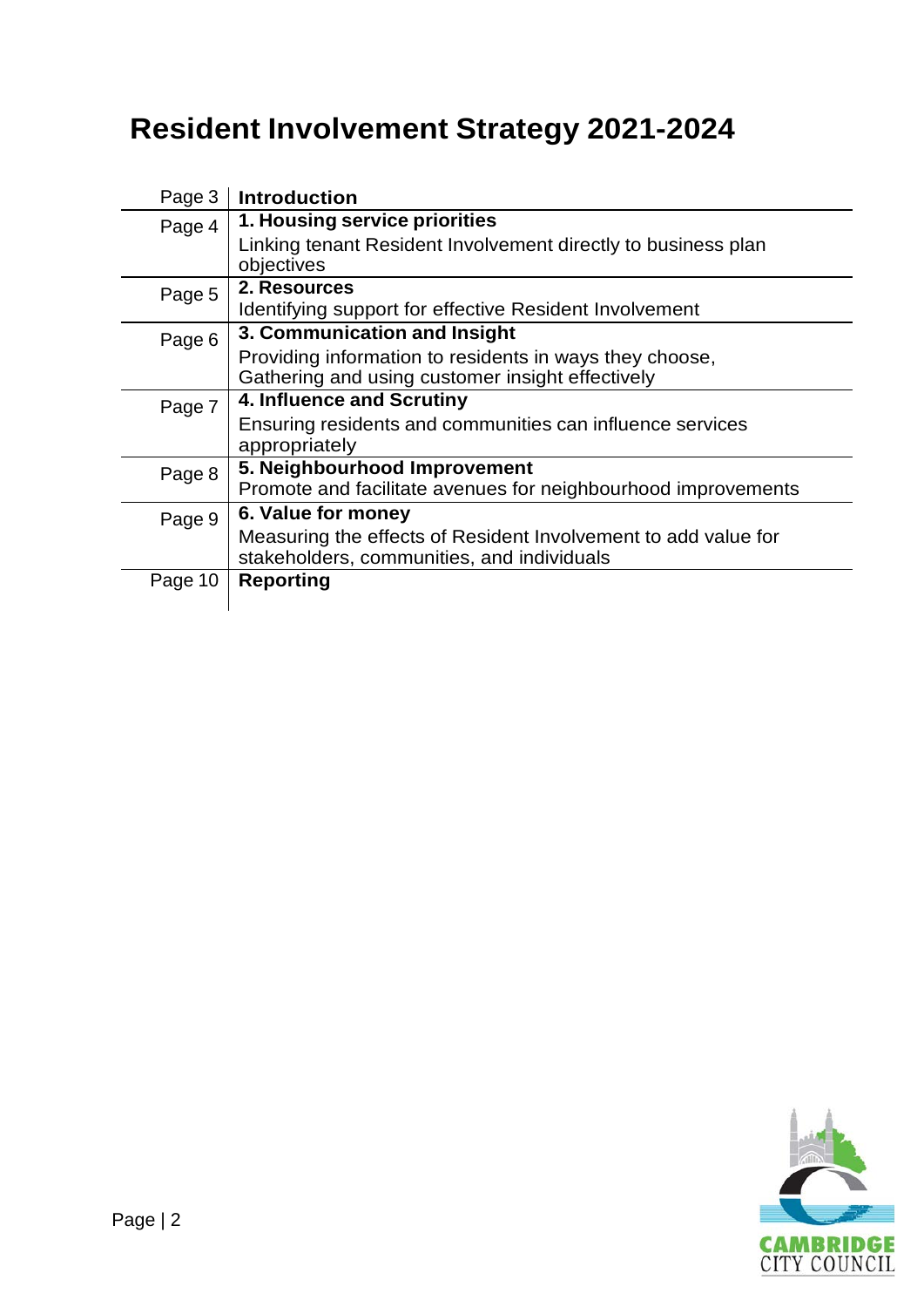#### **Introduction**

#### **Introduction**

Cambridge City Council is proud to involve tenants and leaseholders in the delivery and management of the the housing services they receive.

Involved tenant and leaseholder inspectors, panel and committee members, have direct input and scrutiny of key decisions around their housing. The Housing Scrutiny Committee, with tenant and leaseholder representatives having direct input alongside councillors has, since it was constituted in 2014, enabled tenants and leaseholders to have a powerful influence on their housing service.

The Charter for Social Housing Residents (government Social Housing White Paper, 2020), has the commitment (point 5 of the Charter) *"To have your voice heard by your landlord"* and this includes regular meetings and scrutiny panels - it's good to see the government catching up with Cambridge City Council!

The wider tenant community also participates via surveys, tenant newsletter / magazines, social media channels, the online portal, and local residents' groups and associations.

The Resident Involvement Strategy reflects feedback from the 2020 tenant and leaseholder satisfaction survey - such as the wish to be better informed whilst recognising that many tenants do not have access to the internet; and reinforcing that health and wellbeing is a resident priority. So, when we commit to, for example. a new e-newsletter, this has to go hand-in-hand with our digital inclusion strategy enabling more residents to have access to the internet.

With scarcer resources in the housing service, Resident Involvement must provide a targeted service that responds to the needs of tenants, the priorities of the housing service, and satisfies regulatory requirements.

This Resident Involvement Strategy offers a clear outcome-based method of ensuring that Resident Involvement continues to provide an effective, value-formoney service that answers the needs of today's social housing environment.

#### **Councillor Mike Todd-Jones Executive Councillor for Housing**

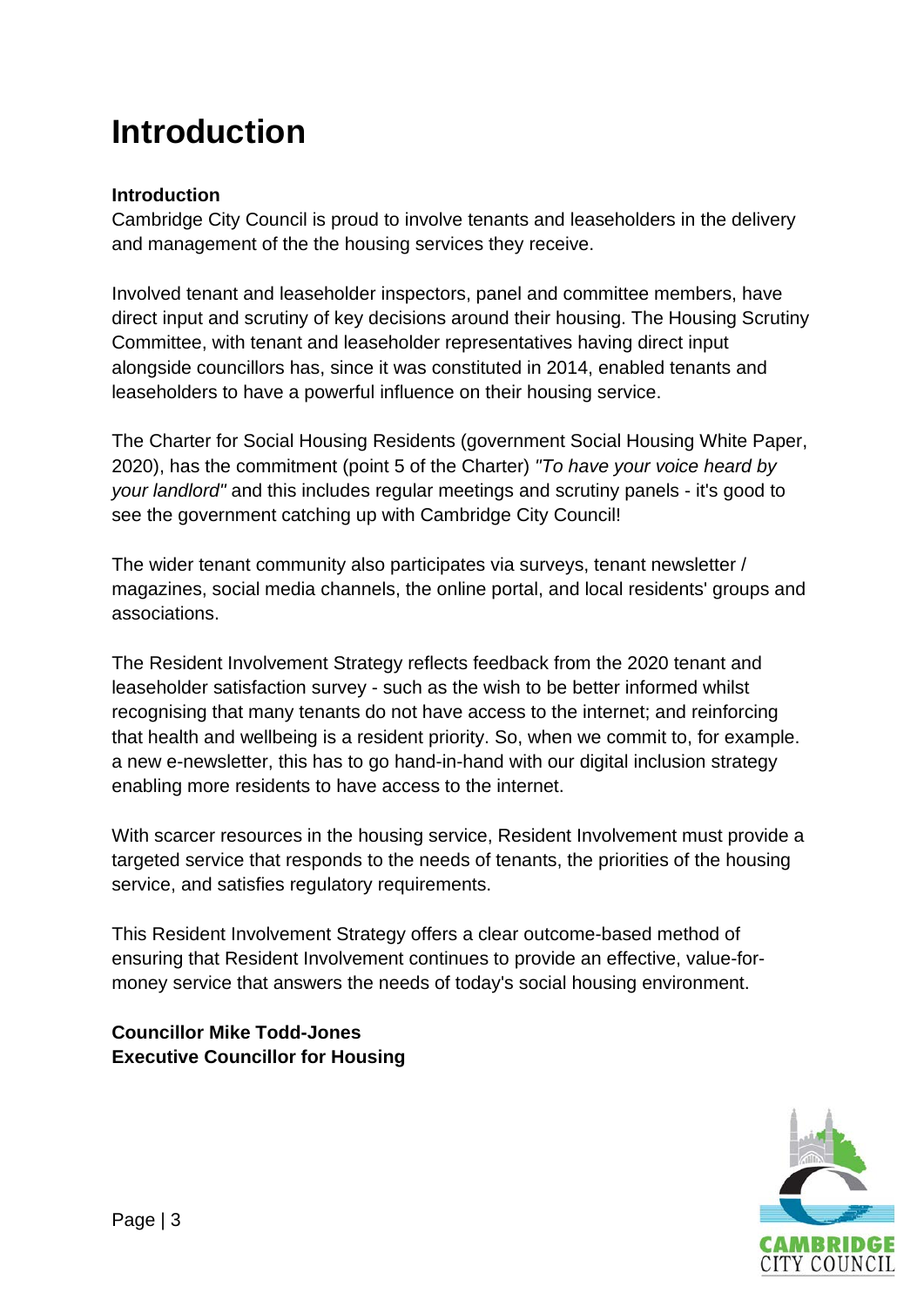## **1. Housing service priorities**

Linking Resident Involvement directly to business plan objectives

**The priorities outlined in the 2020 Tenant and Leaseholder Satisfaction Survey must link to business plan objectives. In turn, residents must be empowered and enabled to influence the business plans of other services whose actions may also impact upon tenants and leaseholders, promoting an effective circle of engagement.**

**1.1** Ensure that tenant and leaseholder priorities are recognised when developing involvement projects or improving housing services:

Tenants' top three priorities for housing services\*

- 1. Improve property standards through maintenance and upgrades.
- 2. Improve communication, ensure residents' views are considered and complaints are followed up.
- 3. Build more council homes

Leaseholders' top three priorities for housing services\*

- 1. Improve the appearance of external communal areas and grounds maintenance
- 2. Improve the standard of internal communal cleaning
- 3. Improve communication, ensure resident's views are considered and complaints are followed up.

\*Source- 2020 Tenant and Leaseholder Satisfaction Survey

- **1.2** Link involvement directly to the organisation's management structure. Priorities highlighted through involvement are reflected in business plans, strategies and operational plans for customer facing services. Effective resident involvement is recognised and valued by staff, councillors, and other stakeholders.
- **1.3** Create a service involvement charter which establishes where and when the residents will be involved with key decisions such as staff recruitment, tender evaluation, and services re-organisation.
- **1.4** Make sure that involvement is planned, monitored, and reviewed quarterly with HSC Resident Representatives. This approach should reflect the profile of residents, communities, and housing types.

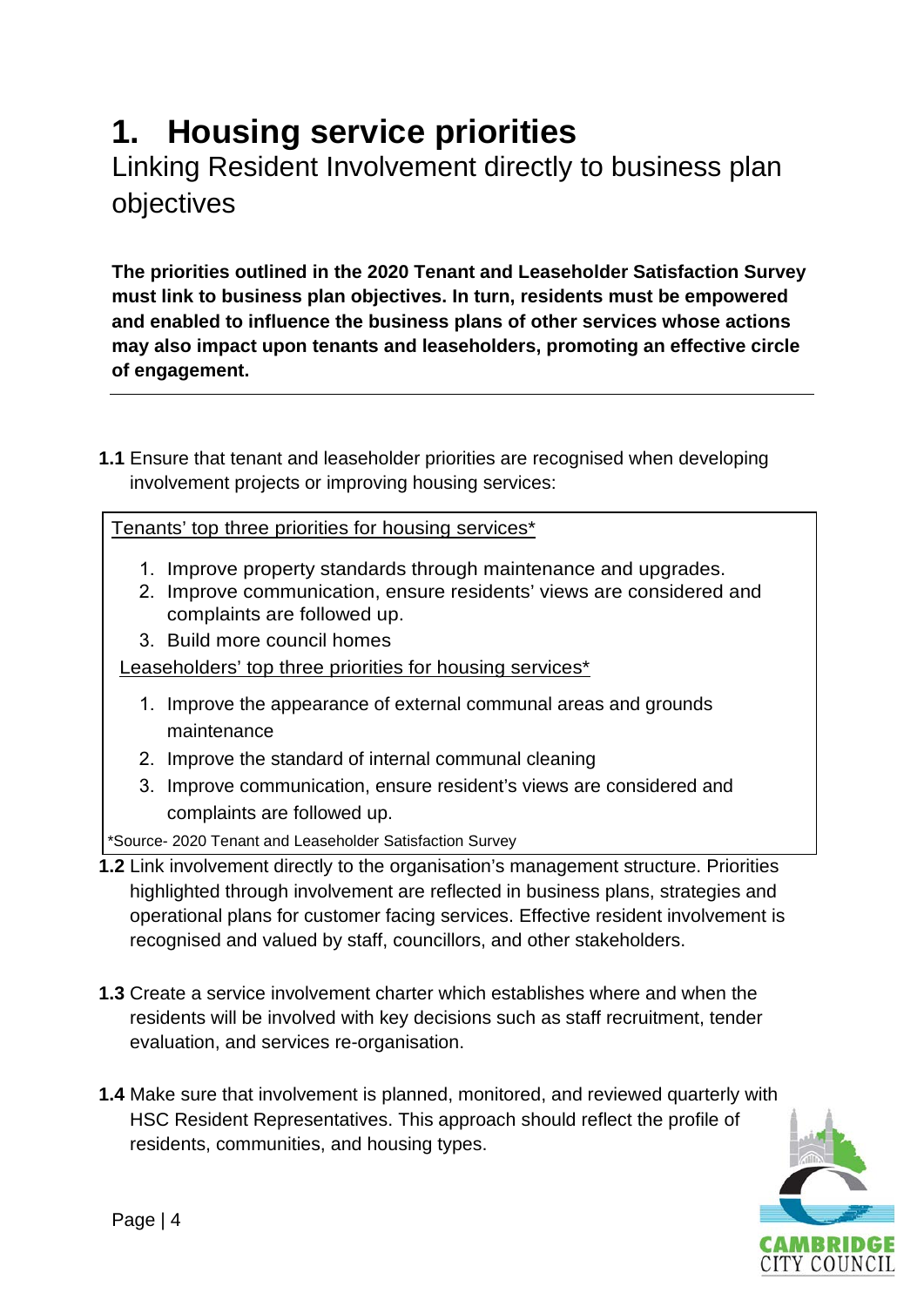#### **2. Resources**

Identifying support for effective Resident Involvement

**We will promote an inclusive environment and identify the right support to put in place to enable effective involvement of tenants and leaseholders.** 

- **2.1** Allocate sufficient resources for Resident Involvement, reviewing annually to ensure it is effective in delivering planned outcomes. Ensure that all activities are targeted to make best use of financial resources.
- **2.2** Introduce new staff to the role of resident involvement in the housing service, training and equipping them with the skills needed to independently administer it within their role. Promote resident involvement as part of housing staff's performance objectives where appropriate.
- **2.3** Provide a clear remit of voluntary roles and the appropriate levels of support for involved tenants and leaseholders so that they can be effective.
- **2.4** Promote opportunities for involvement, through a variety of media channels, including printed media such as Open Door, web, social media, online portal, and events.
- **2.5** Monitor and measure the success of projects and increase the take-up of involvement opportunities.

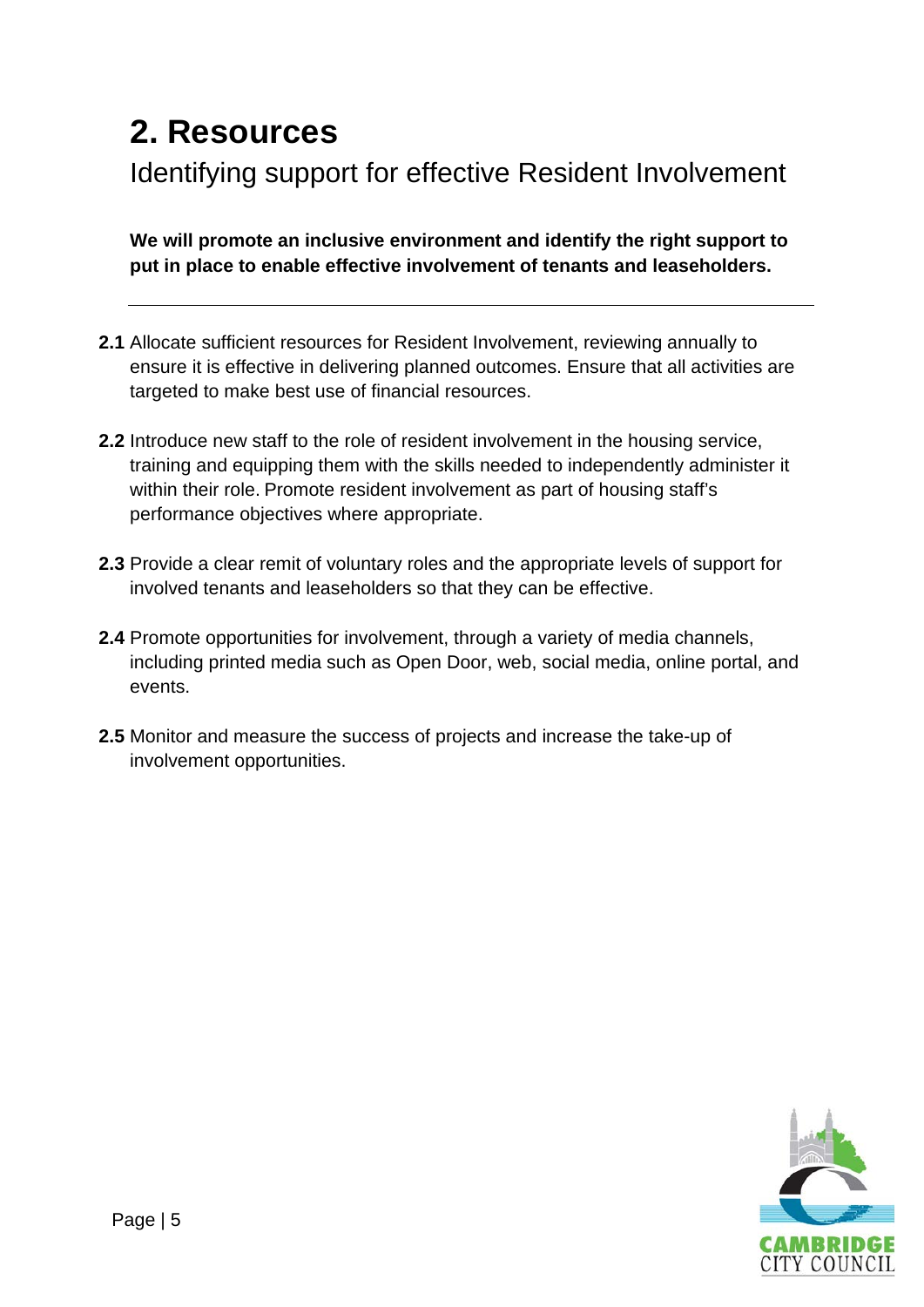## **3.Communication & Insight**

Providing information to residents in ways they choose, gathering and using customer insight effectively

**To ensure resident involvement is fully maximised, we will provide information to residents in ways they choose from the options available, gather their views, and use them to inform the direction of services. Regularly publishing the corresponding changes and improvements to complete the cycle of engagement.**

Tenant and Leaseholder preferred methods of communication\*

- 1. Letters (61%)
- 2. Email (23%)
- 3. Phone/text (11%)
- 4. Face to face (2%)
- 5. Online (e.g. website, My Cambridge portal) (2%)
- **3.1**Understand resident's preferred channel of engagement, use this to increase access to information and to allow feedback and information to be shared.
- **3.2**Feedback from residents indicates that the housing service need to keep residents better informed\*. Information outlined in the tenant satisfaction measures, outlined within the Social Housing White Paper will be published annually. A new enewsletter will also be created and published 3 times a year to increase the frequency of communication.
- **3.3**Information gathered through involvement is used to gain insight and influence services so that they reflect tenant, leaseholder and community profiles and preferences.
- **3.4**Evaluate and promote the changes and improvements brought about through Resident Involvement and share them with staff, tenants, and leaseholders. Housing is one of the largest services the council provides so it should be promoted accordingly.
- **3.5**Develop a digital inclusion strategy which recognises that 26% of tenants do not have access to the internet\*. Work with stakeholder service to increase the usability of the online housing (Orchard) Portal.

\*Sources - 2020 general needs-tenant/leaseholder satisfaction survey



Page | 6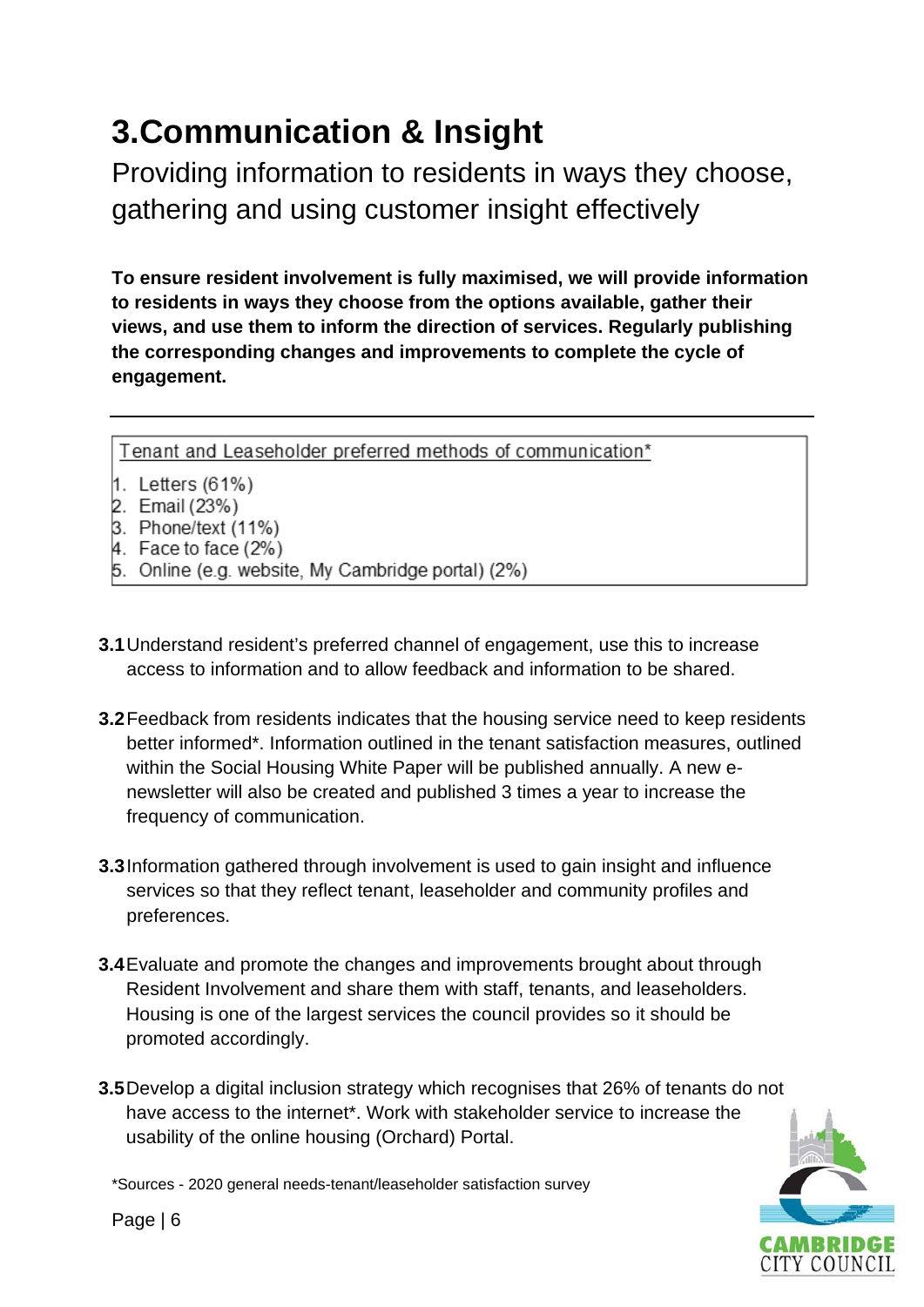#### **4. Influence & Scrutiny**

#### Ensuring residents and communities can influence services appropriately

**As recommended in the Social Housing White Paper (2020), we will always seek to enable tenant and leaseholder scrutiny and influence at both a strategic and operational level. This ensures that residents have real power in holding the council to account for decisions, performance, and conduct. Residents also hold an accountable role in their landlord's decisions, performance, and conduct.** 

- **4.1** Allow tenants and leaseholders to have direct influence over housing strategy, policy, standards, approaches and performance targets and promote these involvement opportunities.
- **4.2** Give all council tenants and leaseholders the opportunity to stand as and vote for representatives on the Housing Scrutiny Committee, with elections happening every 4 years.
- **4.3** Ensure that tenants and leaseholders are involved in performance monitoring, learning from performance information, and improving performance through effective challenge.
- **4.4** Provide a framework that allows residents to hold the organisation to account through collaborative yet independent resident-led scrutiny.
- **4.5** Have a robust method for allowing residents to play a role in understanding complaints monitoring. Work collaboratively with the Policy and Performance Unit to suggest changes which respond to areas with high levels of complaints.
- **4.6** Ensure clarity about the role of tenant and leaseholder influence and scrutiny within the organisation amongst councillors, staff, and senior management. Increase transparency and provide more accessible information to increase residents' understanding of council's processes.

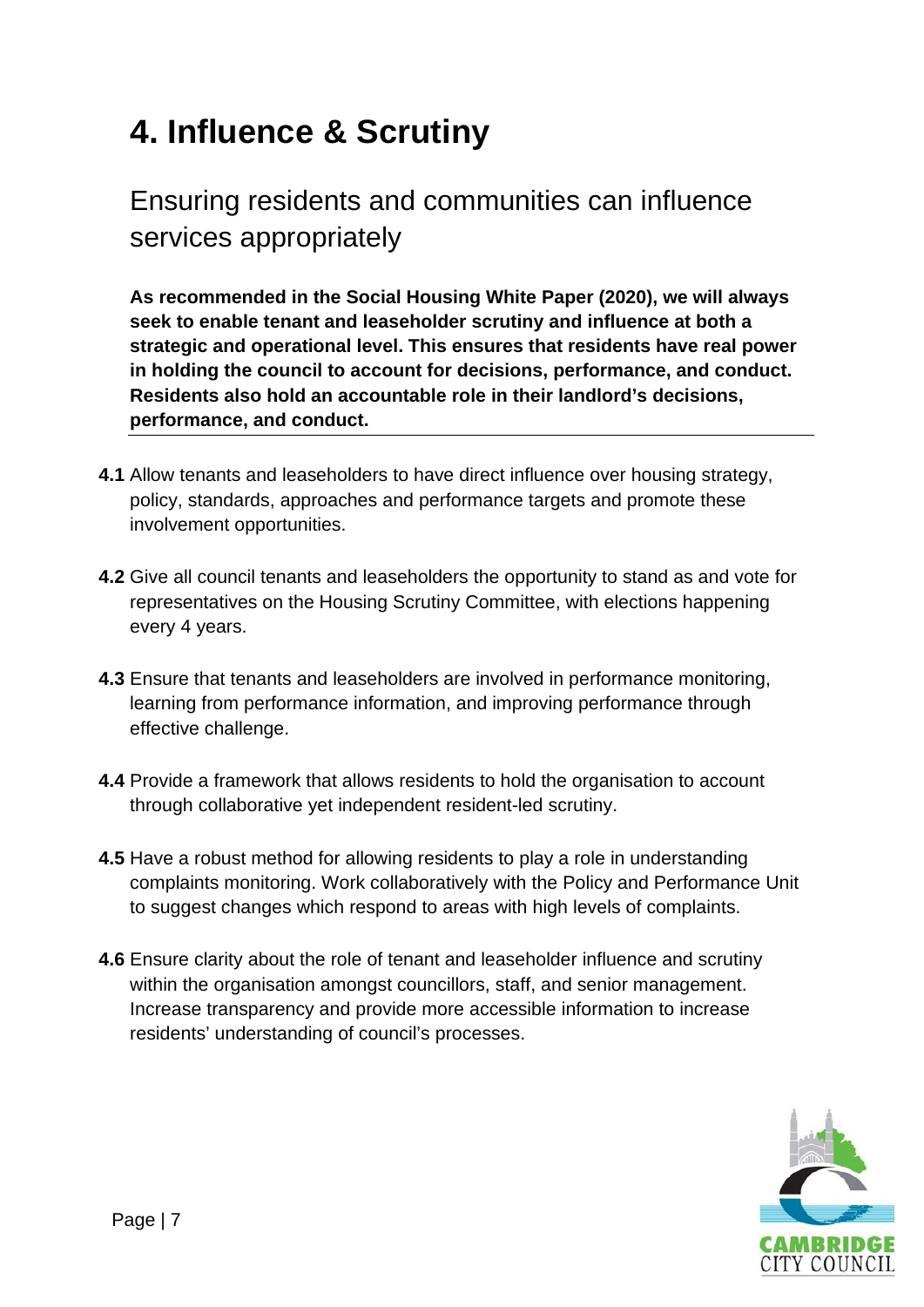### **5. Neighbourhood Improvement**

Promote and facilitate avenues for neighbourhood improvements

**Our principles for working with communities rely on understanding their priorities and finding solutions within the community itself for long term sustainability. Our goal is to empower and support communities to develop their capacity and address their issues.**

- **5.1** Work with local stakeholders to deliver community engagement projects that are designed to meet jointly identified needs.
- **5.2** Increase resident satisfaction with the overall appearance of their neighbourhood by encouraging input and enabling changes through the Estate Improvement Scheme.
- **5.3** Facilitate involvement for residents in monitoring estate services contracts- this will increase accountability, improve the standard of service, and ensure they represent value for money.
- **5.4** Improve the internal culture within the council to focus on the customer journey and joined up working between council departments.
- **5.5** Develop and gather input from communities to initiate changes which improve the health and wellbeing of residents on their estate which was outlined as a resident priority\*.
- **5.6** Explore the possibility of co-producing services with the communities they serve, residents have greater responsibility and involvement in developing their estate and environment.

*\*Sources - 2020 general needs-tenant/leaseholder satisfaction survey*

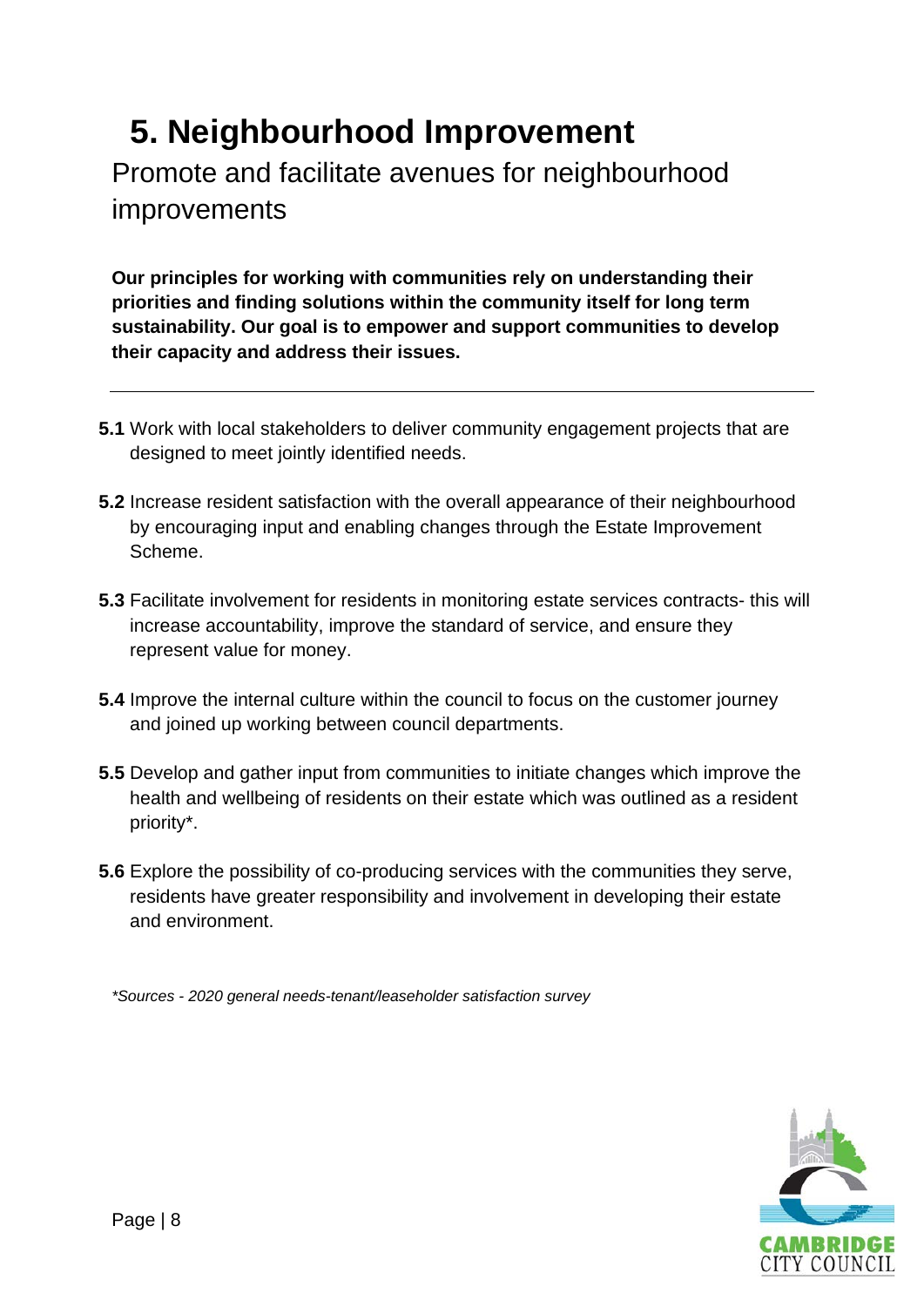#### **6. Value for money**

Measuring the effects of Resident Involvement to add value for stakeholders, communities, and individuals

**We will always seek to demonstrate the value of Resident Involvement so we can arrive at cost-effective solutions and ensure that communities continue to support our future work. The 2022 Tenant and Leaseholder Satisfaction Survey will be key to measuring the success.** 

- **6.1** Ensure that involvement is planned, monitored, and measured and has clear aims, objectives, and outcomes. Review it regularly to understand the value created
- **6.2** As recommended in the Social Housing White Paper (2020), report the value and successes of Resident Involvement across the organisation and to all key stakeholders.
- **6.3** Maintain effective scrutiny of housing related contracts. Clear communication and resident involvement lead to improvements in service delivery which presents value for money.
- **6.4** Learn from reviews and share results with tenants, leaseholders, and other stakeholders to improve effectiveness of involvement.

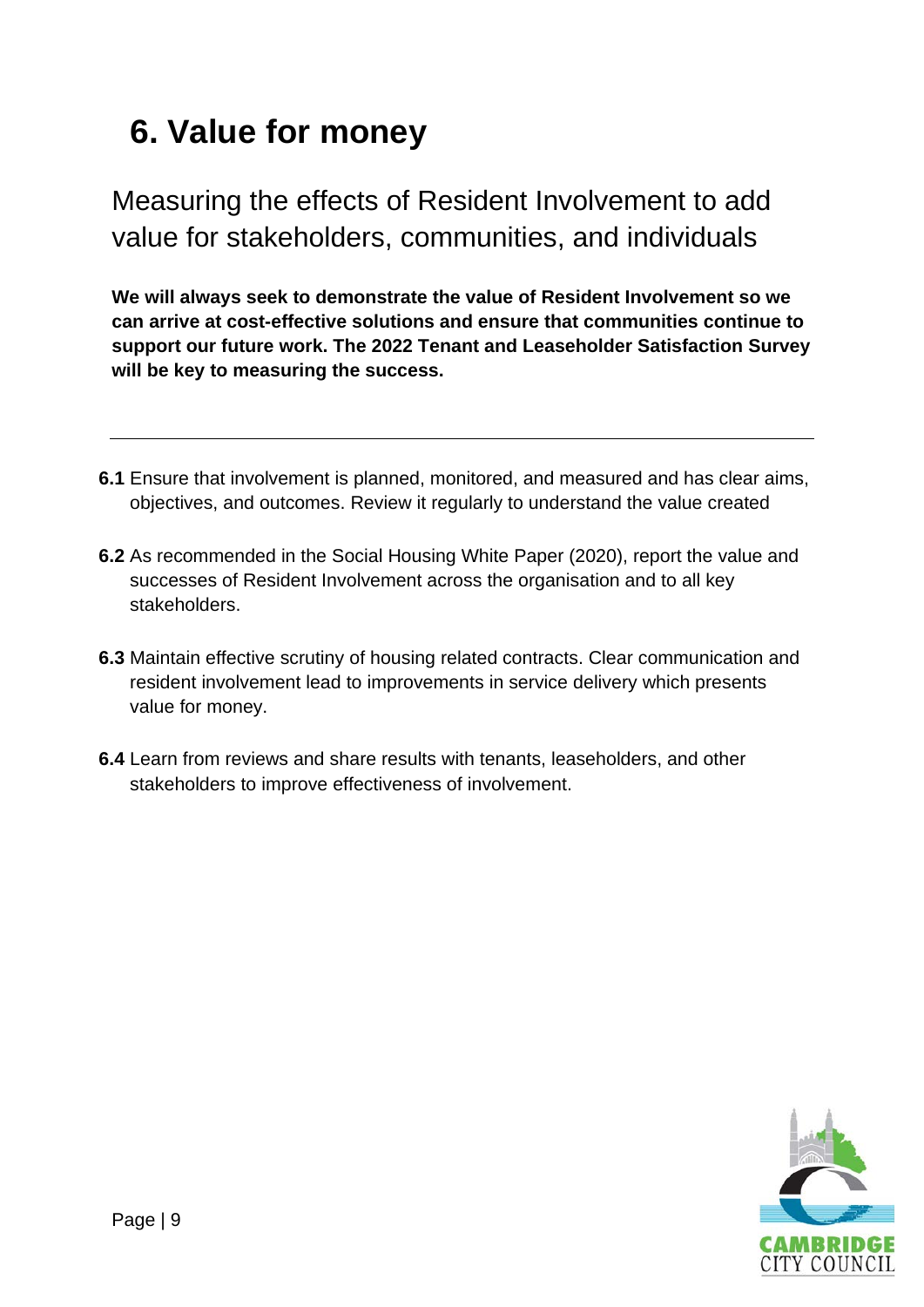# **Reporting**

With involvement from the 6 elected resident representatives, the Resident Involvement team will produce an end of year report which records the progress made against each of the 6 key objectives. The report will be circulated to the Housing Scrutiny Committee, senior officers as well as published on the website and within established publications.

| <b>Outcome Table</b>                                                                                                                                                                                                                                                                                                                            |                          |  |  |  |
|-------------------------------------------------------------------------------------------------------------------------------------------------------------------------------------------------------------------------------------------------------------------------------------------------------------------------------------------------|--------------------------|--|--|--|
| Heading                                                                                                                                                                                                                                                                                                                                         | Outcome at annual review |  |  |  |
| 1. Housing service priorities                                                                                                                                                                                                                                                                                                                   |                          |  |  |  |
| Ensure that tenant and leaseholder<br>priorities are recognised when<br>developing involvement projects or<br>improving housing services                                                                                                                                                                                                        |                          |  |  |  |
| Link involvement directly to the<br>organisation's management structure.<br>Priorities highlighted through<br>involvement are reflected in business<br>plans, strategies and operational plans<br>for customer facing services. Effective<br>resident involvement is recognised and<br>valued by staff, councillors, and other<br>stakeholders. |                          |  |  |  |
| Create a service involvement charter<br>which establishes where and when the<br>residents will be involved with key<br>decisions such as staff recruitment.                                                                                                                                                                                     |                          |  |  |  |

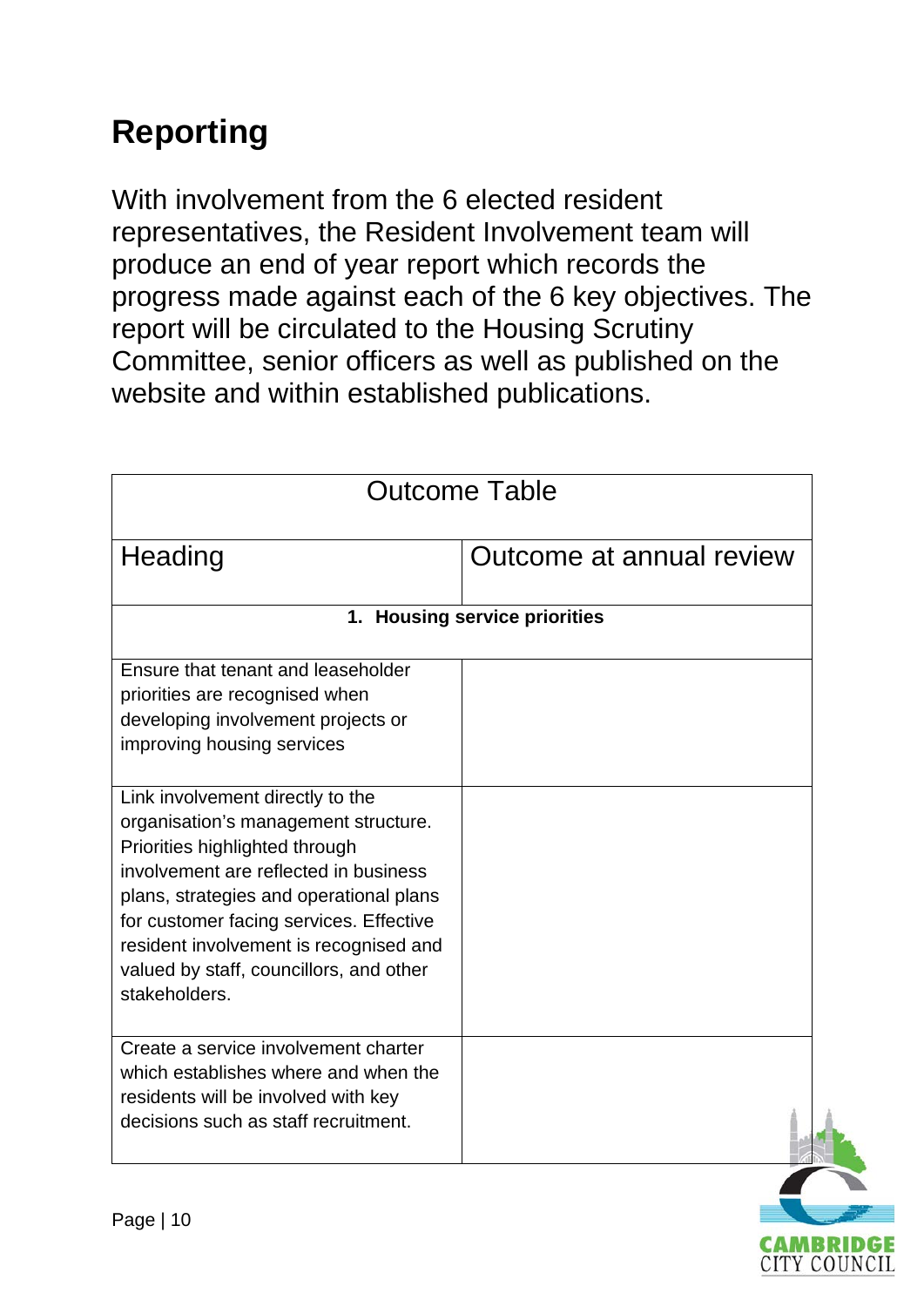| 3. Communication and Insight                                                                                                                                                                                                                                                                                |  |  |  |  |
|-------------------------------------------------------------------------------------------------------------------------------------------------------------------------------------------------------------------------------------------------------------------------------------------------------------|--|--|--|--|
| Monitor and measure the success of<br>projects and increase the take-up of<br>involvement opportunities.                                                                                                                                                                                                    |  |  |  |  |
| Promote opportunities for involvement,<br>through a variety of media channels,<br>including print, web, social media,<br>online portal, and events.                                                                                                                                                         |  |  |  |  |
| Provide a clear remit of voluntary roles<br>and the appropriate levels of support for<br>involved tenants and leaseholders so<br>that they can be effective                                                                                                                                                 |  |  |  |  |
| Introduce new staff to the role of<br>resident involvement in the housing<br>service, training and equipping them<br>with the skills needed to independently<br>administer it within their role. Promote<br>resident involvement as part of housing<br>staff's performance objectives where<br>appropriate. |  |  |  |  |
| Allocate sufficient resources for<br>Resident Involvement, reviewing<br>annually to ensure it is effective in<br>delivering planned outcomes. Ensure<br>that all activities are targeted to make<br>best use of financial resources                                                                         |  |  |  |  |
| 2. Resources                                                                                                                                                                                                                                                                                                |  |  |  |  |
| profile of residents, communities, and<br>housing types.                                                                                                                                                                                                                                                    |  |  |  |  |
| Make sure that involvement is planned,<br>monitored, and reviewed quarterly with<br>residents. Approaches should reflect the                                                                                                                                                                                |  |  |  |  |

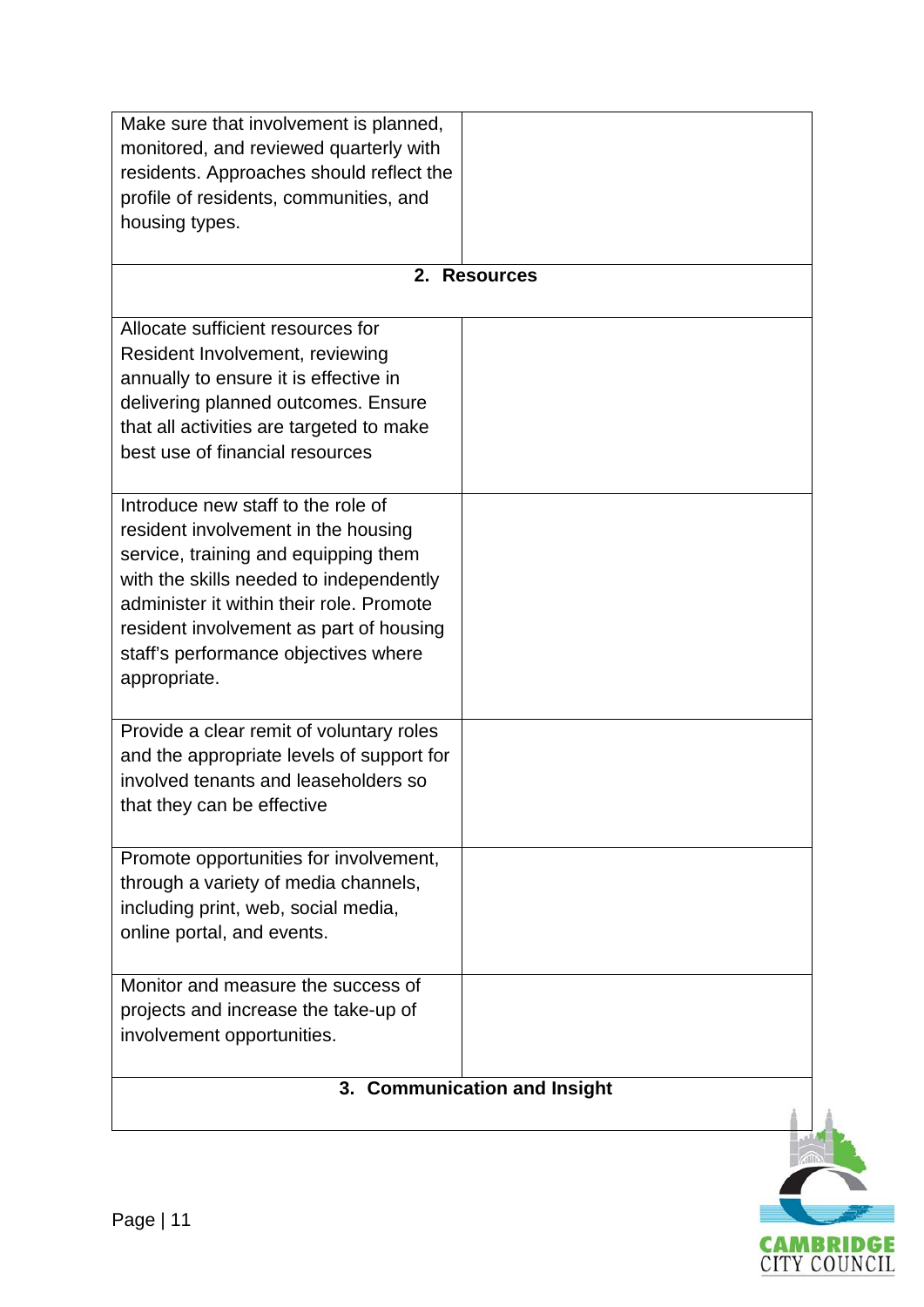| Understand residents' preferred         |                           |
|-----------------------------------------|---------------------------|
| channels of engagement, use them to     |                           |
| increase access to information and to   |                           |
| allow feedback and information to be    |                           |
| shared.                                 |                           |
|                                         |                           |
| Feedback from residents indicates       |                           |
| that the housing service need to keep   |                           |
| residents better informed*. Information |                           |
| outlined in the tenant satisfaction     |                           |
| measures, outlined within the Social    |                           |
| Housing White Paper (2020) will be      |                           |
| published annually. A new e-            |                           |
| newsletter will also be created and     |                           |
| published 3 times a year to increase    |                           |
| the frequency of communication.         |                           |
|                                         |                           |
| Information gathered through            |                           |
| involvement is used to gain insight,    |                           |
| influence services so that they reflect |                           |
| tenant, leaseholder and community       |                           |
| profiles and preferences                |                           |
| Evaluate and promote the changes and    |                           |
| improvements brought about through      |                           |
| Resident Involvement and share them     |                           |
| with staff, tenants, and leaseholders.  |                           |
| Housing is one of the largest services  |                           |
| the Council provides so it should be    |                           |
| promoted accordingly.                   |                           |
|                                         |                           |
| Develop a digital inclusion strategy    |                           |
| which recognises that 26% of tenants    |                           |
| do not have access to the internet*.    |                           |
| Work with stakeholder service to        |                           |
| increase the usability of the online    |                           |
| housing (Orchard) Portal.               |                           |
|                                         |                           |
|                                         | 4. Influence and Scrutiny |
| Allow tenants and leaseholders to have  |                           |
| direct influence over housing strategy, |                           |
|                                         |                           |

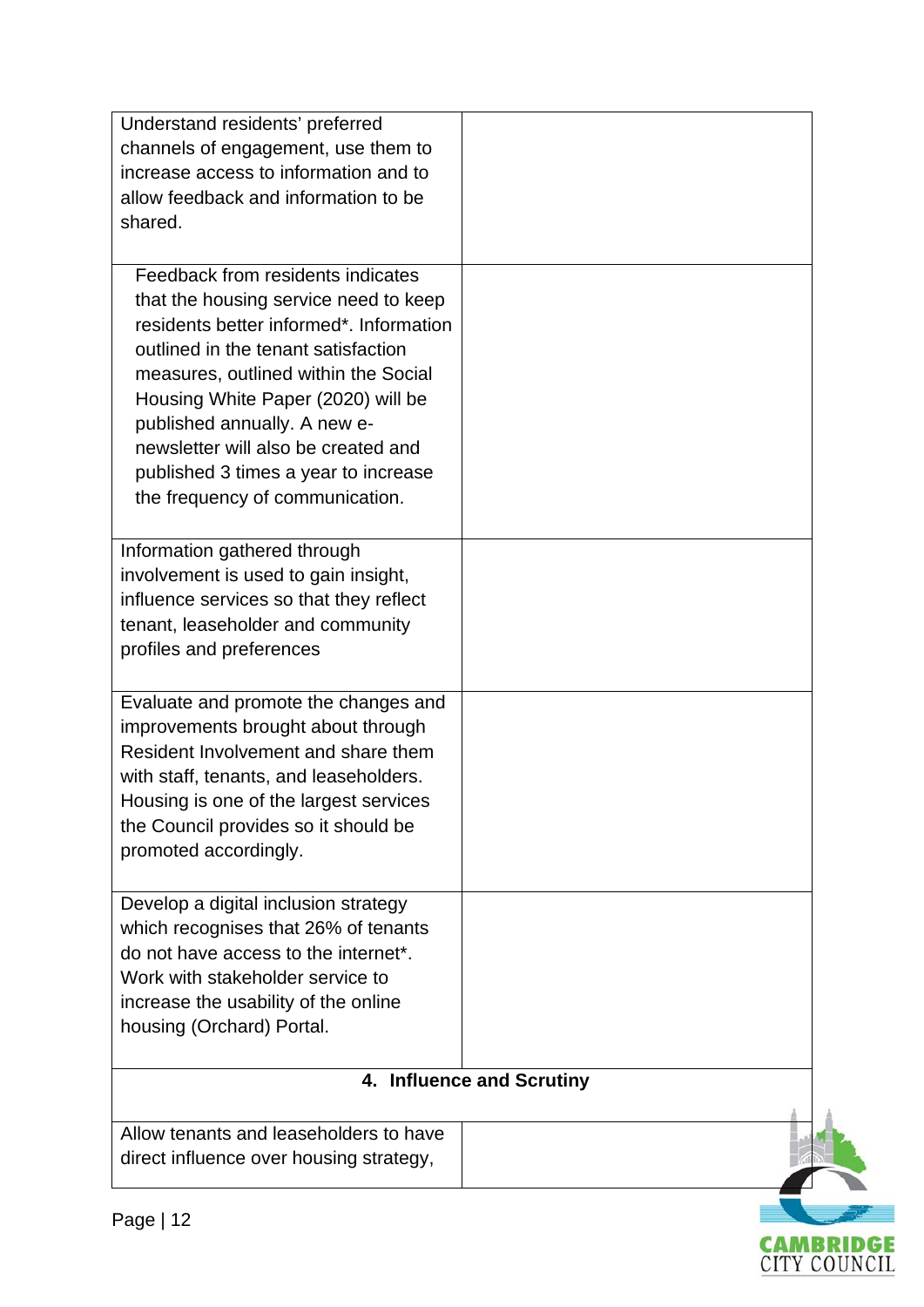| policy, standards, approaches and<br>performance targets and promote these<br>involvement opportunities.<br>Give all council tenants and                                                                                                                                                                  |  |  |
|-----------------------------------------------------------------------------------------------------------------------------------------------------------------------------------------------------------------------------------------------------------------------------------------------------------|--|--|
| leaseholders the opportunity to stand as<br>and vote for representatives on the<br>Housing Scrutiny Committee, with<br>elections happening every 4 years.                                                                                                                                                 |  |  |
| Ensure that tenants and leaseholders<br>are involved in performance monitoring,<br>learning from performance information,<br>and improving performance through<br>effective challenge.                                                                                                                    |  |  |
| Provide a framework that allows<br>residents to hold the organisation to<br>account through collaborative yet<br>independent resident-led scrutiny.                                                                                                                                                       |  |  |
| Have a robust method for allowing<br>residents to play a role in understanding<br>complaints monitoring. Work<br>collaboratively with the Policy and<br>Performance Unit to suggest changes<br>which respond to areas with high levels<br>of complaints.                                                  |  |  |
| Ensure clarity about the role of tenant<br>and leaseholder influence and scrutiny<br>within the organisation amongst<br>councillors, staff, and senior<br>management. Increase transparency<br>and provide more accessible<br>information to increase resident's<br>understanding of Council's processes. |  |  |
| <b>Neighbourhood Improvements</b><br>5.                                                                                                                                                                                                                                                                   |  |  |
| Work with local stakeholders to deliver<br>community engagement projects that                                                                                                                                                                                                                             |  |  |

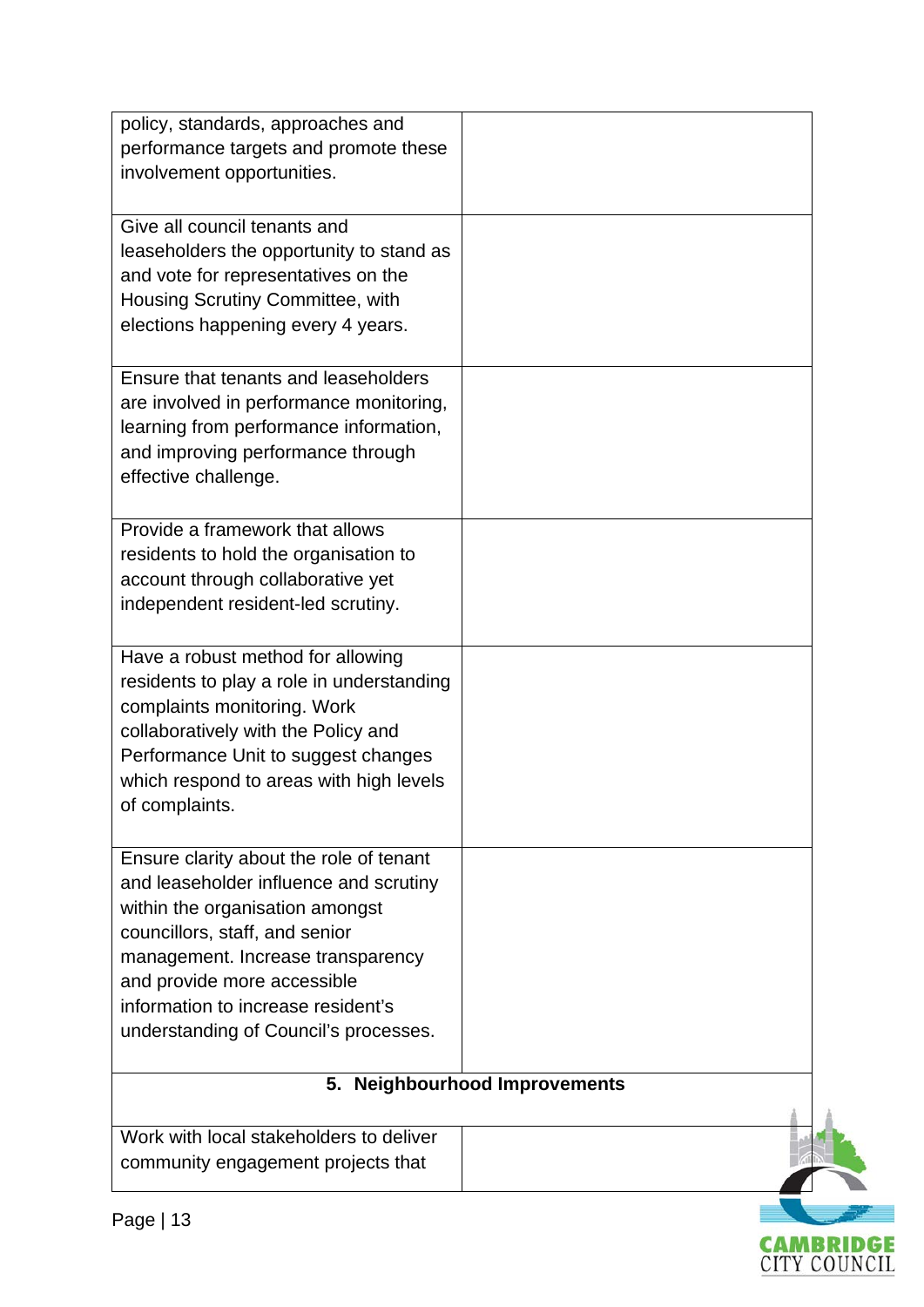| are designed to meet jointly identified<br>needs.                                                                                                                                                        |                    |
|----------------------------------------------------------------------------------------------------------------------------------------------------------------------------------------------------------|--------------------|
| Increase resident satisfaction with the<br>overall appearance of their<br>neighbourhood by encouraging input<br>and enabling changes through the<br>Estate Improvement Scheme.                           |                    |
| Facilitate involvement for residents in<br>monitoring estate services contracts-<br>this will increase accountability, improve<br>the standard of service, and ensure they<br>represent value for money. |                    |
| Improve the internal culture within the<br>council to focus on the customer<br>journey and joined up working<br>between council departments.                                                             |                    |
| Develop and gather input from<br>communities to initiate changes which<br>improve the health and wellbeing of<br>residents on their estate which was<br>outlined as a resident priority*.                |                    |
| Explore the possibility of co-producing<br>services with the communities they<br>serve, giving residents greater<br>responsibility and involvement in<br>developing their estate and<br>environment.     |                    |
|                                                                                                                                                                                                          | 6. Value for money |
| Ensure that involvement is planned,<br>monitored, and measured and has clear<br>aims, objectives, and outcomes. Review<br>it regularly to understand the value<br>created                                |                    |
|                                                                                                                                                                                                          |                    |